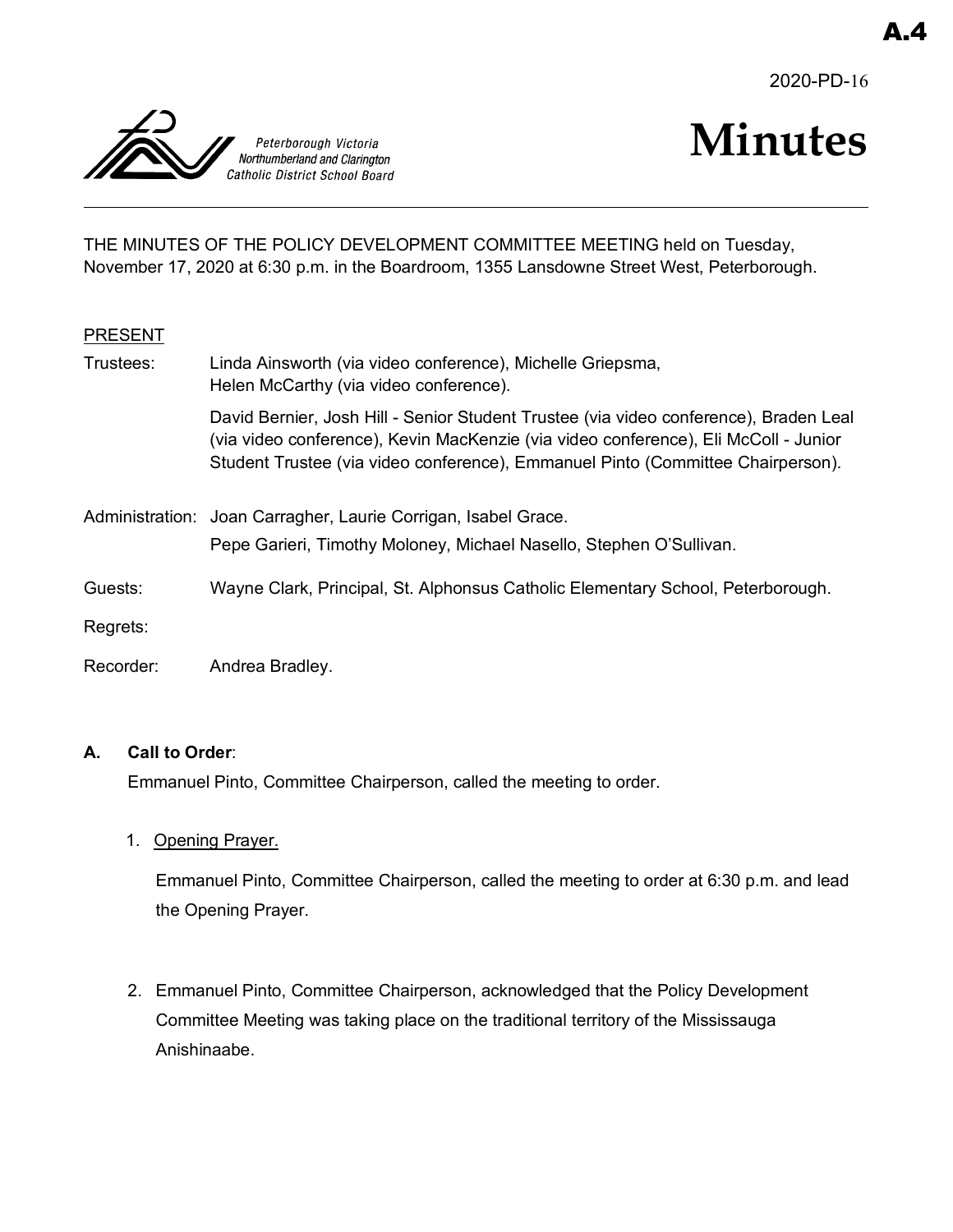3. Approval of the Agenda.

**MOTION:** Moved by David Bernier, seconded by Kevin MacKenzie, that the Policy Development Committee Agenda be accepted as amended with the addition of C1. 2021-2022 School Year Calendar.

**Carried** 

#### 4. Declarations of Conflicts of Interest.

There were no conflicts of interest.

- 5. Approval of the Draft Minutes of the Policy Development Committee Meeting held on October 20, 2020.
	- **MOTION:** Moved by Linda Ainsworth, seconded by David Bernier, that the Minutes of the Policy Development Committee Meeting held on October 20, 2020, be approved. **Carried**

#### 6. Business Arising from the Minutes.

Administrative Procedure – New #910, Old #801 – *Suspension, Expulsion, and Appeal.* Michael Nasello, Director of Education, met with legal counsel on the practice of bringing the Expulsion Committee recommendations to the Board for approval. Recommendations made by the five Trustees on the Expulsion Committee do not have to go to the Board for approval.

#### **B. Recommended Actions/Presentations:**

1. Michael Nasello, Director of Education, informed the Policy Development Committee, that once a Recommended Action has been made on a Directional Policy or an Administrative Procedure, the "Old" number would be removed before publishing. The Policy Register contains the history of the previous numbering system.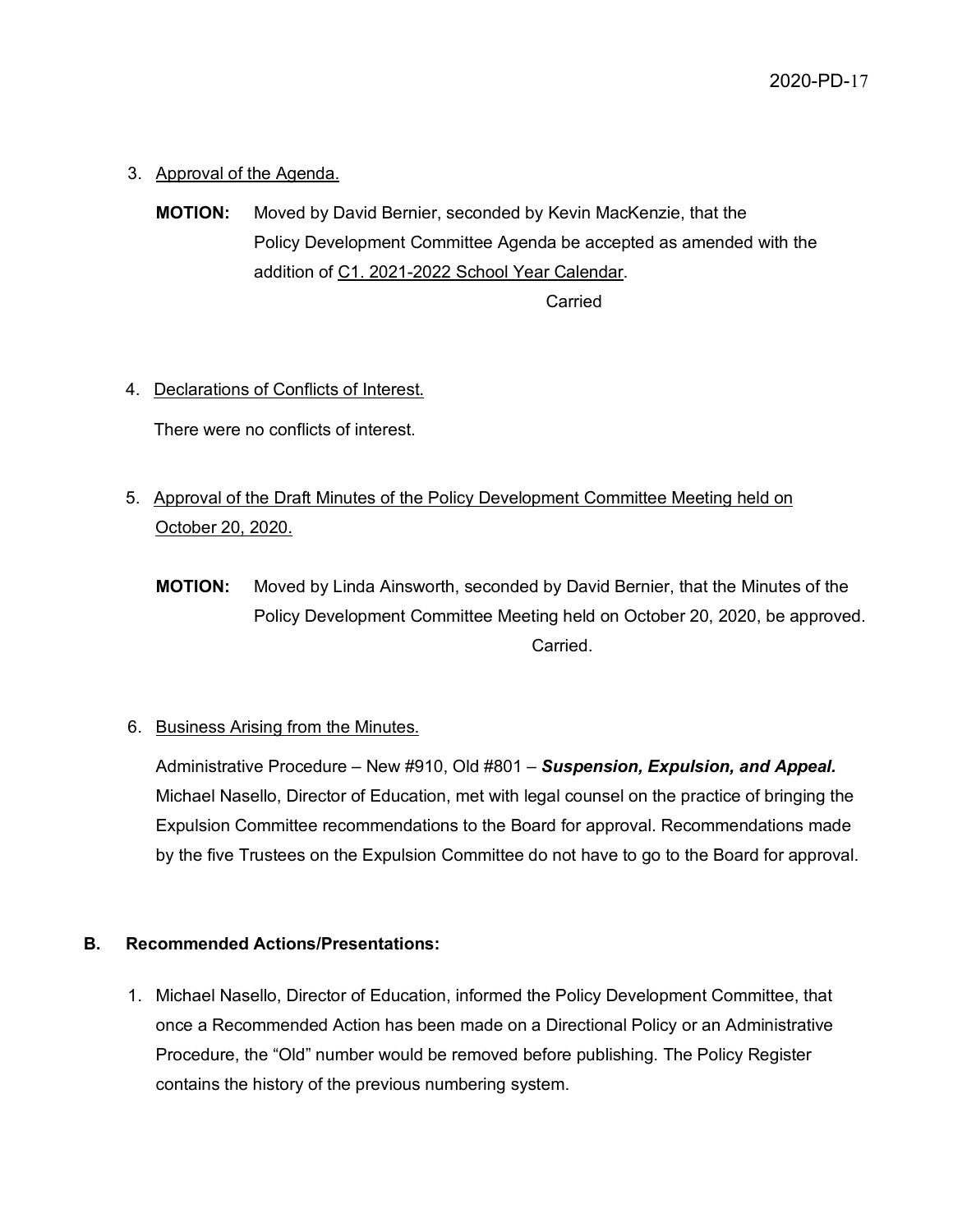2. Draft Administrative Procedure – New #324, Old #825-001

#### *Concussion Protocol, Awareness and Training*

Pepe Garieri, Superintendent of Learning / Learning Technologies / P/J Program, and Wayne Clark, Principal, St. Alphonsus Catholic Elementary School, Peterborough, presented the Draft Administrative Procedure *Concussion Protocol, Awareness and Training* to the Policy Development Committee and answered questions from Trustees. Pepe will be making some minor adjustments to the Administrative Procedure before it goes to the Board for final approval.

**MOTION:** Moved by Braden Leal, seconded by David Bernier that the Policy Development Committee recommend to the Board that Administrative Procedure – *#825-001 – Concussions,* be deleted and the revised, newly formatted, Administrative Procedure – *#324 – Concussion Protocol, Awareness and Training*, be received and posted as amended at the November 17, 2020 Policy Development Committee, under Directional Policy – *#300 – Student Achievement and Wellbeing*.

Carried

3. Draft Directional Policy – #700

#### *Equity and Inclusive Education*

Stephen O'Sullivan, Superintendent of Learning / I/S Program / Faith and Equity, presented the Draft Directional Policy, *Equity and Inclusive Education* to the Policy Development Committee, along with a PowerPoint slideshow, and answered questions from Trustees. Stephen will be making some minor adjustments to the Administrative Procedure before it goes to the Board for final approval.

**MOTION:** Moved by Kevin MacKenzie, seconded by Helen McCarthy that the Policy Development Committee recommend to the Board that Directional Policy – *#700 – Equity and Inclusive Education*, be deleted and the revised, newly formatted, Directional Policy – *#700 – Equity and Inclusive Education*, be received and posted as amended.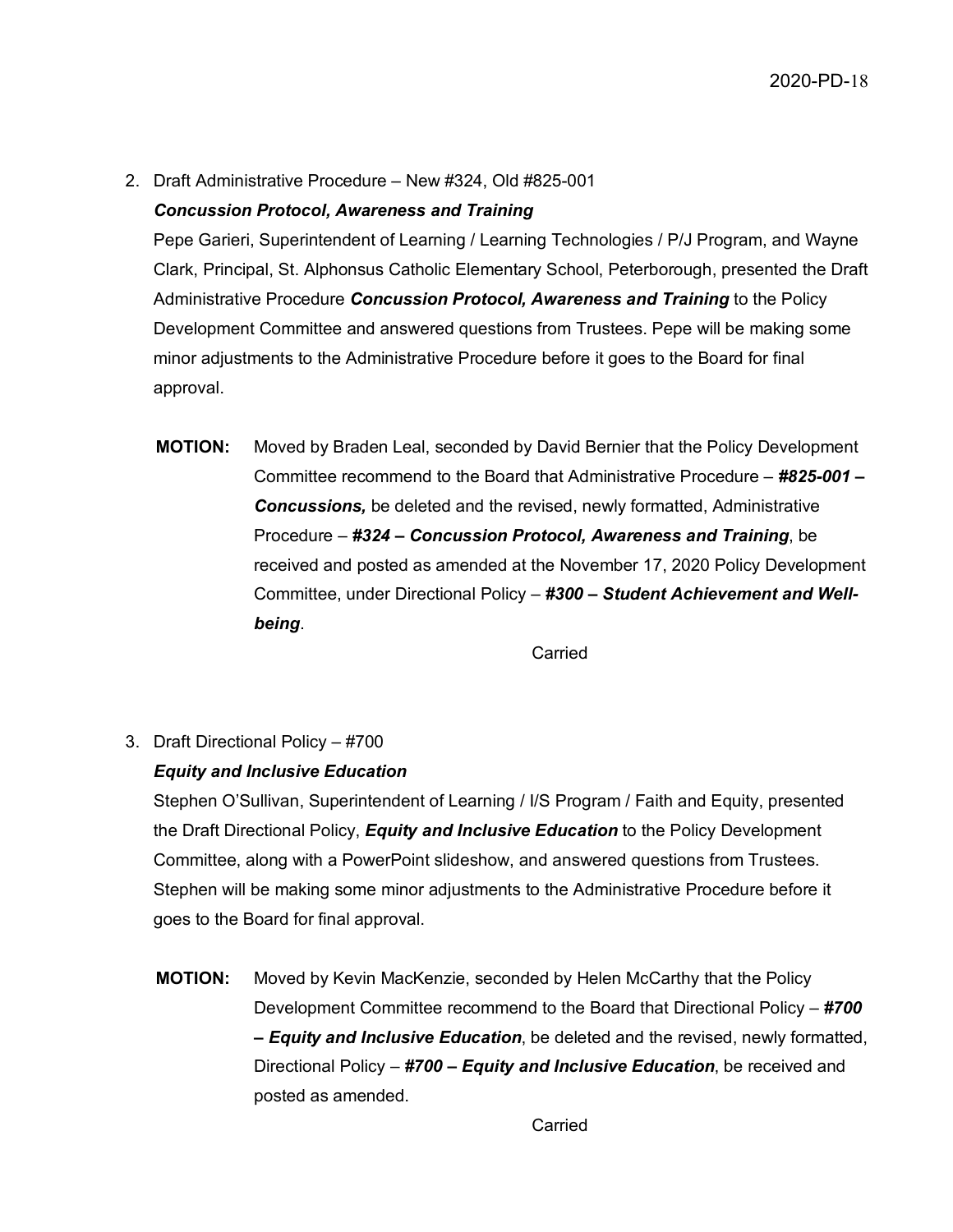4. Draft Administrative Procedure – New #1004, Old #602

#### *Catholic Parent Engagement Committee*

Michael Nasello, Director of Education, presented the Draft Administrative Procedure *Catholic*  **Parent Engagement Committee** to the Policy Development Committee and answered questions. Michael took the Draft Administrative Procedure, after the last Policy Development Committee Meeting, to the Catholic Parent Engagement Committee for input. Minor grammatical changes were made.

**MOTION:** Moved by Kevin MacKenzie, seconded by Braden Leal that the Policy Development Committee recommend to the Board that Administrative Procedure – *#602 – Catholic Parent Engagement Committee,* be deleted and the revised, newly formatted, Administrative Procedure – *#1004 – Catholic Parent Engagement Committee*, be received and posted as amended under Directional Policy – *#1000 – Parent and Community Relations*. Carried

#### **C. Information Items:**

1. 2021-2022 School Year Calendar.

Joan Carragher, Superintendent of Learning / Leadership and Human Resource Services informed the Policy Development Committee of the two options in collaboration for the 2021- 2022 school year.

- Option #1: 2 Board Designated Days and 1 PA day before Labour Day
- Option #2: 1 Board Designated Day and 2 PA days before Labour Day and 1 Board Designated Day before March Break

The calendar will be going out for consultation and Joan will bring back a recommendation in 2021.

#### **D. Next Meeting:**

1. Tuesday, February 2, 2021 6:30 p.m. – 8:30 p.m.